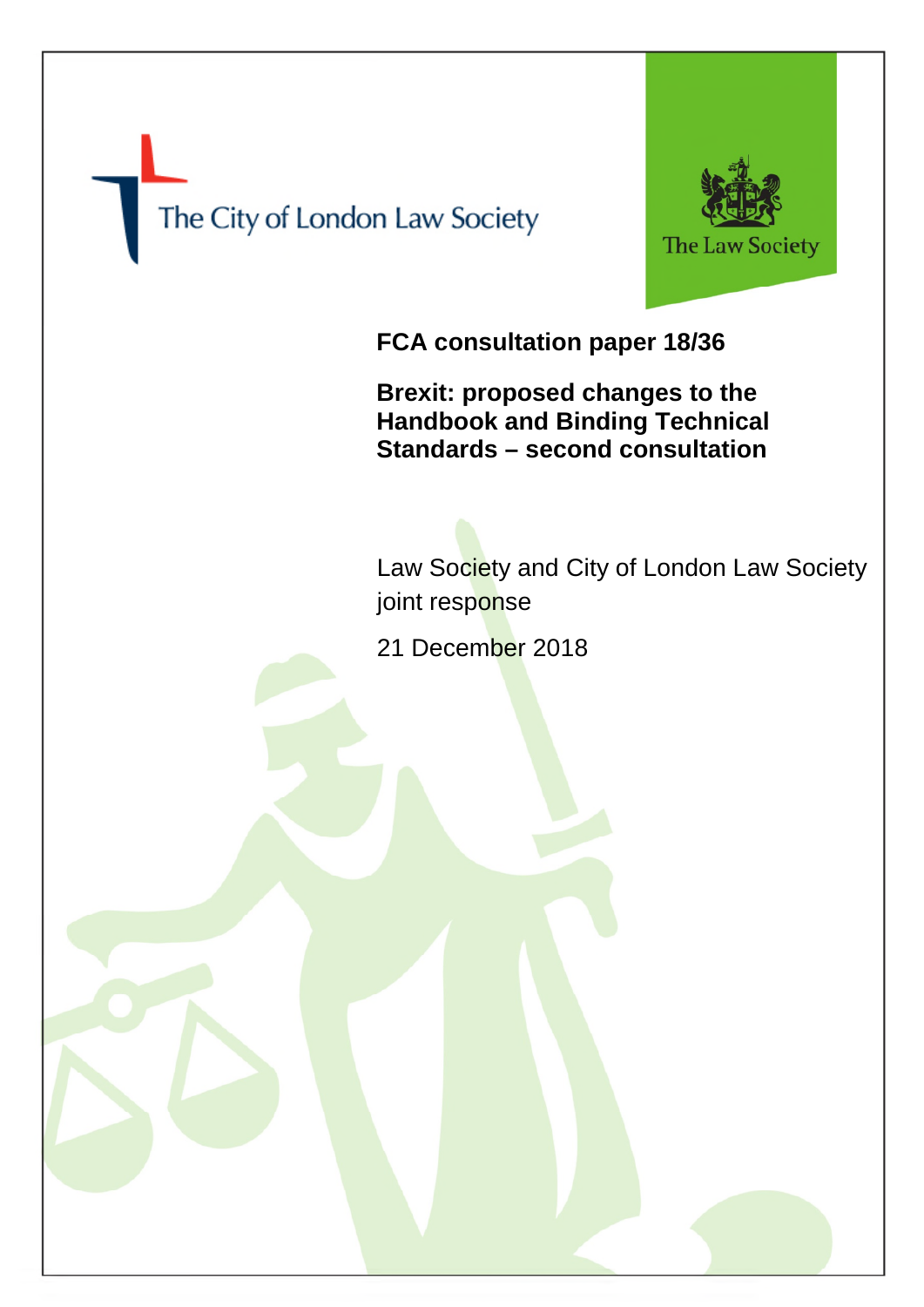# **Introduction**

- 1. The views set out in this paper have been prepared by a Joint Working Party of the Company Law Committees of the City of London Law Society (**CLLS**) and the Law Society of England and Wales (the **Law Society**).
- 2. The CLLS represents approximately 17,000 City lawyers through individual and corporate membership, including some of the largest international law firms in the world. These law firms advise a variety of clients from multinational companies and financial institutions to Government departments, often in relation to complex, multijurisdictional legal issues. The CLLS responds to a variety of consultations on issues of importance to its members through its 19 specialist committees.
- 3. The Law Society is the professional body for solicitors in England and Wales, representing over 160,000 registered legal practitioners. It represents the profession to Parliament, Government and regulatory bodies in both the domestic and European arena and has a public interest in the reform of the law.
- 4. The Joint Working Party is made up of senior and specialist corporate lawyers from both the CLLS and the Law Society who have a particular focus on issues relating to capital markets.

#### **Response**

- 5. We refer to the FCA's consultation paper 18/36 on 'Brexit: proposed changes to the Handbook and Binding Technical Standards – second consultation' (the "**Second Consultation Paper**").
- 6. Our Joint Working Party is responsible for considering any proposed changes to the regulation of the UK's equity capital markets. In relation to the Second Consultation Paper, our Joint Working Party has considered the FCA's proposed changes to the Listing Rules, Prospectus Rules, Disclosure Guidance and Transparency Rules, certain Binding Technical Standards falling within our remit, and the FCA's proposed guidance to interpreting the Handbook forms and the non-Handbook guidance relating to EU law or EU derived law.
- 7. We set out below our responses to the questions set out in Annex 1 of the Second Consultation Paper which relate to the parts of the Second Consultation Paper which we have reviewed.

#### **Questions**

**Q2: Do you agree with our proposals to introduce general continuity provisions? If not, why?** 

Yes.

**Q3: Do you agree that we have correctly identified all relevant amendments in our draft Handbook and BTS text related to the cross-cutting issues set out above? Do you have any other points you wish to raise about our approach to these cross-cutting issues?** 

Subject to our comments set out in this response, we have no other points to raise in relation to the areas we have considered.

**Q10: Do you agree with the proposed amendment, which will lead to shareholders in all jurisdictions being eligible for inclusion in the free float calculation of shares in public hands?** 

Yes, we agree that, following the UK's exit from the European Union, shareholders in all jurisdictions should be eligible for inclusion in the free float calculation of shares in public hands. We assume that this relaxation of the free float requirement covers shares held by the public in any jurisdiction, irrespective of whether or not the shares are listed in that jurisdiction.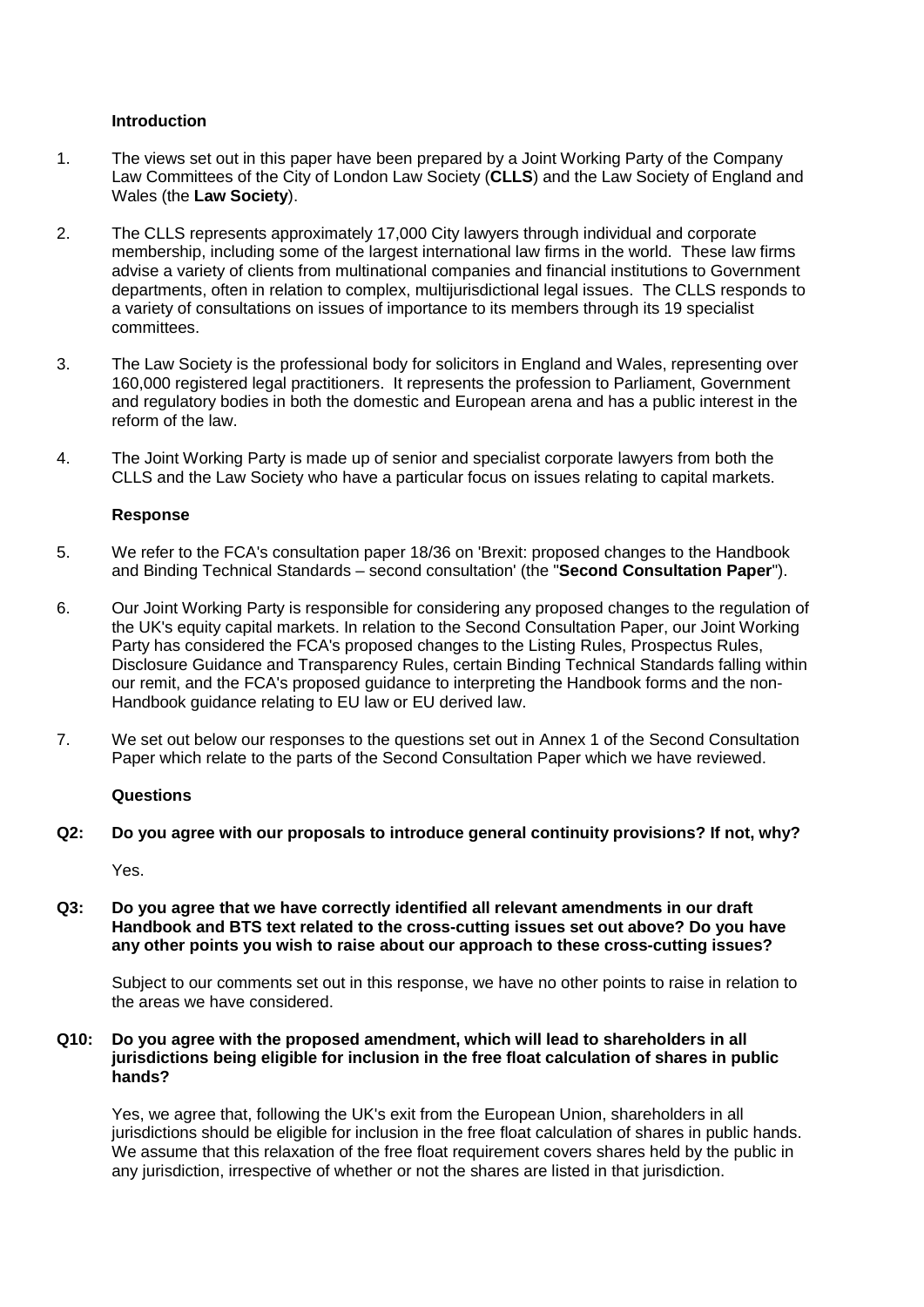We have some minor comments on the proposed drafting amendments to LR 6.14.1R, LR 14.2.2R and LR 14.2.3G to reflect the new position. The current drafting in *'Exiting the European Union: Listing, Prospectus and Disclosure Sourcebooks (Amendments) Instrument 201[x]*' provides that shares counted towards the free float calculation are those which comprise a sufficient number "*distributed to the public*" but we suggest that the use of the term "*public*" on its own does not make it sufficiently clear that the relevant shareholders may be situated in any jurisdiction.

Consequently, we suggest that the relevant rules are amended as follows:

LR 6.14.1R: "*Where an applicant is applying for the admission of a class of equity shares to premium listing, a sufficient number of shares of that class must, no later than the time of admission, be distributed to the public in any jurisdiction (whether in the UK or any third country)."* 

LR 14.2.2R: *"If an application is made for the admission of a class of shares, a sufficient number of shares of that class must, no later than the time of admission, be distributed to the public in any jurisdiction (whether in the UK or any third country)."*

LR 14.2.3G: The FCA may modify LR 14.2.2R to accept a percentage lower than 25% if it considers that the market will operate properly with a lower percentage in view of the large number of shares of the same class and the extent of their distribution to the public *in any jurisdiction (whether in the UK or any third country)."* 

#### **Q11: Do you agree with our proposal to remove the reference to the EEA in the provisions setting out which issuers can benefit from an exemption from producing accounts?**

Yes.

# **Q12: Do you agree with our proposals to amend the requirements in DTR 4.1.6R and DTR 4.1.7R in relation to audited financial statements?**

We agree with the proposal to change DTR 4.1.6R provided that HMT does indeed issue an equivalence decision in time for exit day which determines that EU-adopted IFRS can continue to be used by issuers in a no-deal scenario.

We assume that HMT is also seeking, or will seek, an equivalence decision on the UK's behalf to ensure that UK IFRS will be accepted by those third countries which accept EU-adopted IFRS for the purposes of preparing consolidated accounts.

# **Q14: Do you agree with our proposal to require issuers to use a PIP for disseminating regulated information?**

Yes, although we suggest that sufficient time is provided by means of transitional relief for those issuers who do not currently disseminate regulated information via a PIP or at least the change should be flagged to issuers at an early stage so as to give them time to make the necessary arrangements.

# **Q15: Do you agree with our proposal to change the exemption from DTR 7.1 in respect of subsidiary undertakings?**

Yes but this change is likely to create an administrative burden for issuers which currently are able to avail themselves of the exemption which is being removed and we suggest that, as with